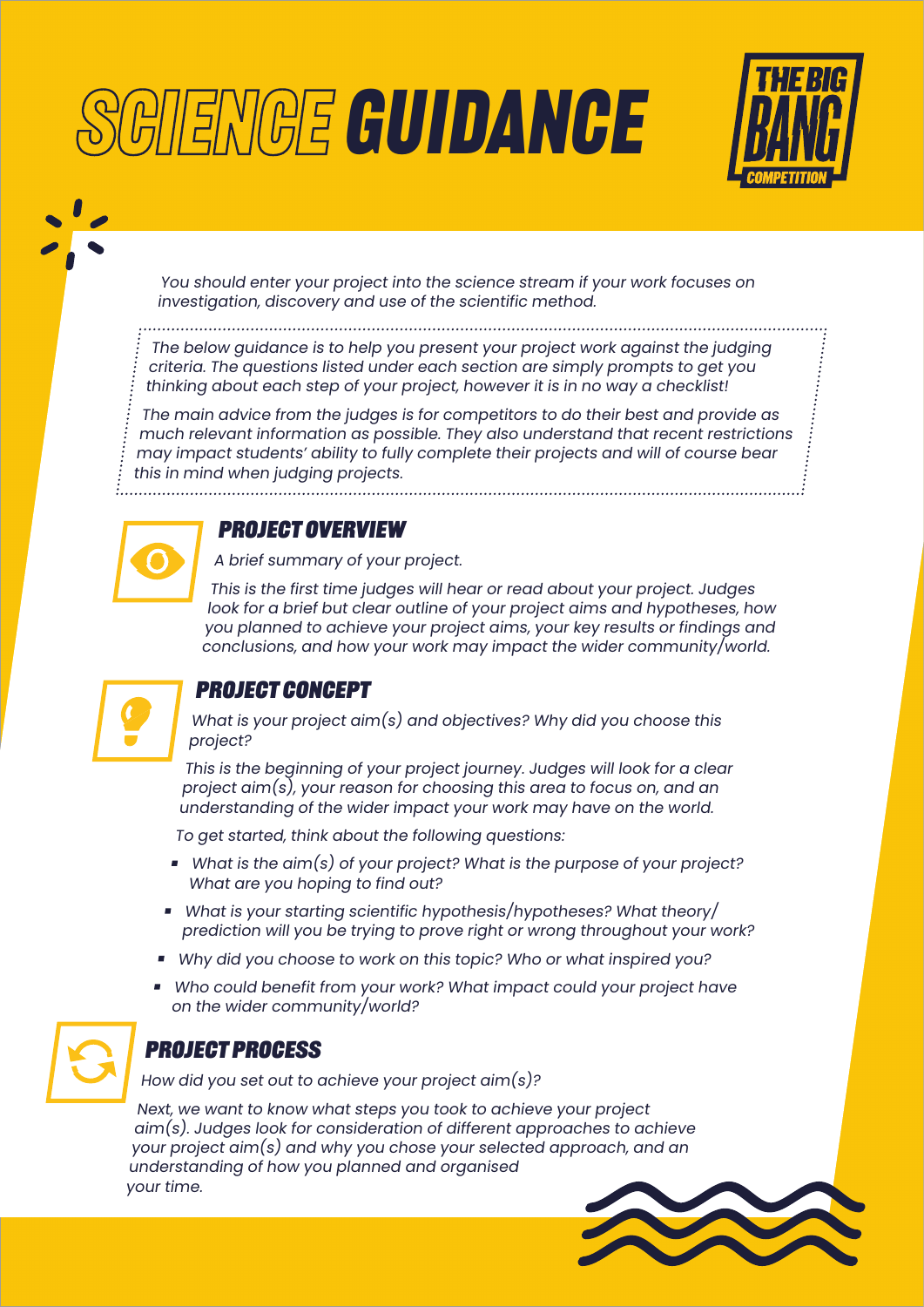To get started, think about the following questions:

- Have you done any backaround research? If so, what did you learn, and how did this help you understand the topic your project focuses on?
- Has anyone else tried to answer the same question/solve the same problem your project focuses on? How are you going to do it differently, how does your project build on their work?
- What different approaches could you have followed to achieve your project aim(s)?
- What are the benefits and negatives of the approach(es) and methodology you chose?
- How did you plan to collect and evaluate your results? How will you know if your results support your project aims and hypotheses?
- $\blacksquare$  How did you plan your time and organise your work? Did your tasks have a logical order? Did you have to work towards a deadline?
- If working as a team, how did you delegate tasks amongst yourselves? Who was responsible for what?

#### **Project outcomes**



What did you find out?

It's time to tell us what you found out during your investigation. Judges will be looking for clear communication of results, an understanding of how your results support or challenge your project aims and hypotheses, your conclusions and how your findings impact the wider community/world.

To get started, think about the following questions:

(if you were able to carry out your project, please look at this section):

- What were your results?
- **Discuss your results, were these the results you expected? Did you discover anything** new or unexpected?
- Do your results support or challenge your project aims and hypotheses?
- What conclusions can you make based on your results?
- **H** Having learnt what you have learnt, would you change your starting hypothesis/hypotheses?
- What impact could your results and conclusions have on the wider community/world?

(if you were unable to continue with your project as planned, <sup>p</sup>lease look at this section):

- Did you manage to do any small-scale investigation? What did this show?
- If given the time and resources in the future to further work on your project, how would you design and choose which methodology to use?
- If you had been able to complete your project, what would you have expected to see? Why would you have expected to see these results?
- What difficulties might you have experienced during the project process, and how would you have gone around these?
- What impact could your results have had on the wider community/world?